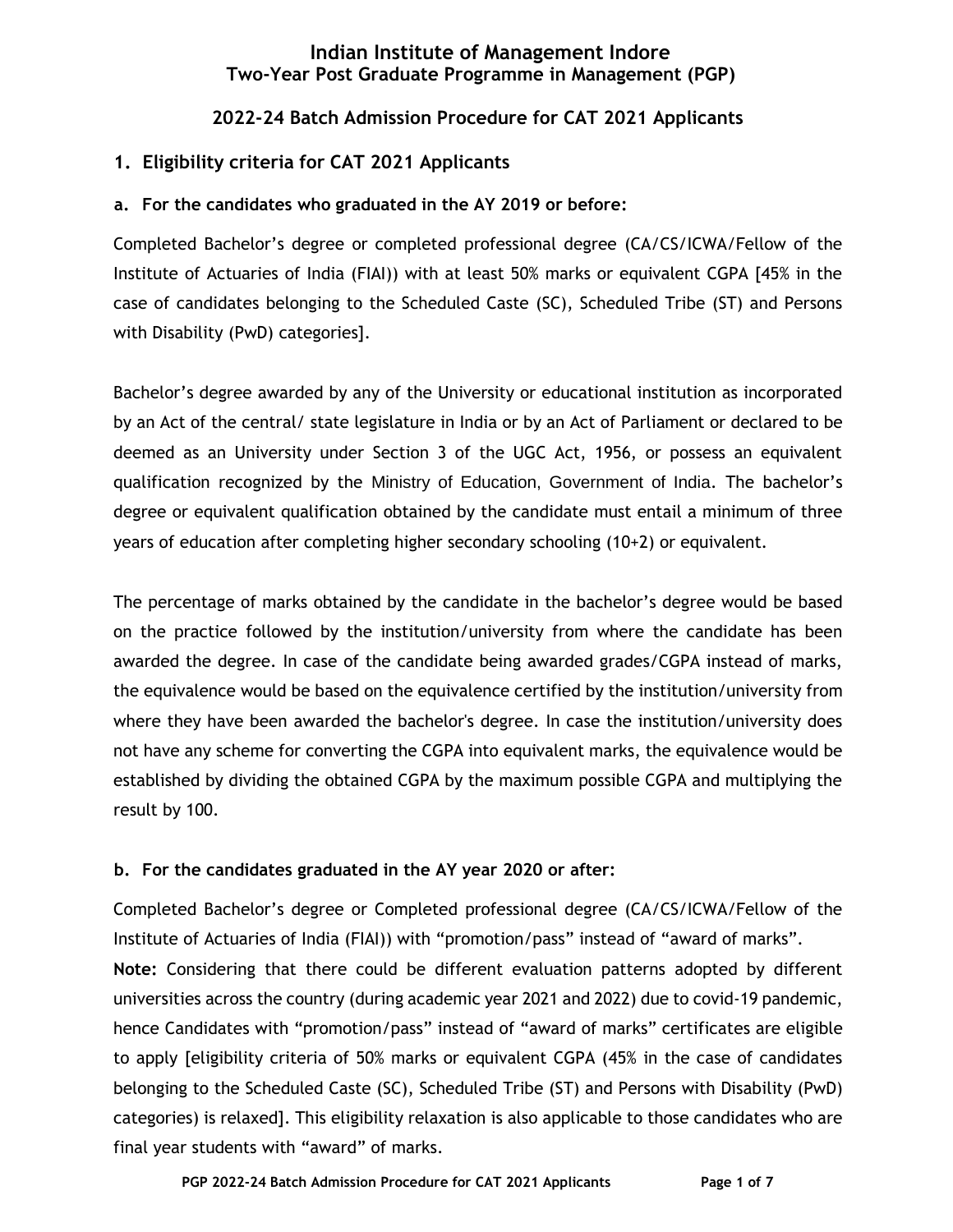Candidates appearing for the final year of Bachelor's degree/equivalent qualification examination and those who have completed degree requirements and are awaiting results can also apply. However, it may be noted that such candidates, if selected, will be allowed to join the programme provisionally only if they submit a course completion certificate issued by the Principal/Head of the Department/Registrar/Director of the institution/University (issued on or before June 30, 2022) stating that they have completed all the exam related requirements (the result may, however, be awaited) for obtaining the bachelor's degree/equivalent qualification on the date of issue of the certificate.

The deadline for submission of the mark-sheet and the certificate is December 31, 2022. Nonfulfilment of this condition will automatically result in the cancellation of the provisional admission. Any candidate who submits university Mark sheets which do not clearly indicate that he/she has passed the bachelor's Degree course or equivalent, and also submits Provisional Certificate from an affiliated college/institute would, in addition, be required to produce an authorization certificate from the university stating that such an affiliated college/institute is authorized/empowered to issue such a certificate on behalf of the university.

IIM Indore may verify eligibility at various stages of the selection process. Applicants should note that the mere fulfilment of the minimum eligibility criteria will not ensure consideration for shortlisting by IIM Indore. Candidates must declare and maintain a valid and unique email account and a phone number throughout the selection process.

## **2. Application Process**

Candidates seeking admission to the two-year Post Graduate Programme of IIM Indore have to appear in the Common Admission Test (CAT) as described in the CAT 2021 Information Bulletin. CAT 2021 will be held on **Sunday, November 28, 2021**. Candidates who are interested and eligible can apply online and register themselves on [www.iimcat.ac.in d](http://www.iimcat.ac.in/)uring the CAT 2021 registration starting and closing date. While registering for CAT 2021, candidates can apply to PGP of IIM Indore by selecting the option available in the online registration form. There is no additional cost for the same.

**Note:** Any candidate who is interested in applying for PGP of IIM Indore needs to exercise his/her option to apply while registering for CAT 2021. No change in the category will be entertained after the closure of CAT registration window.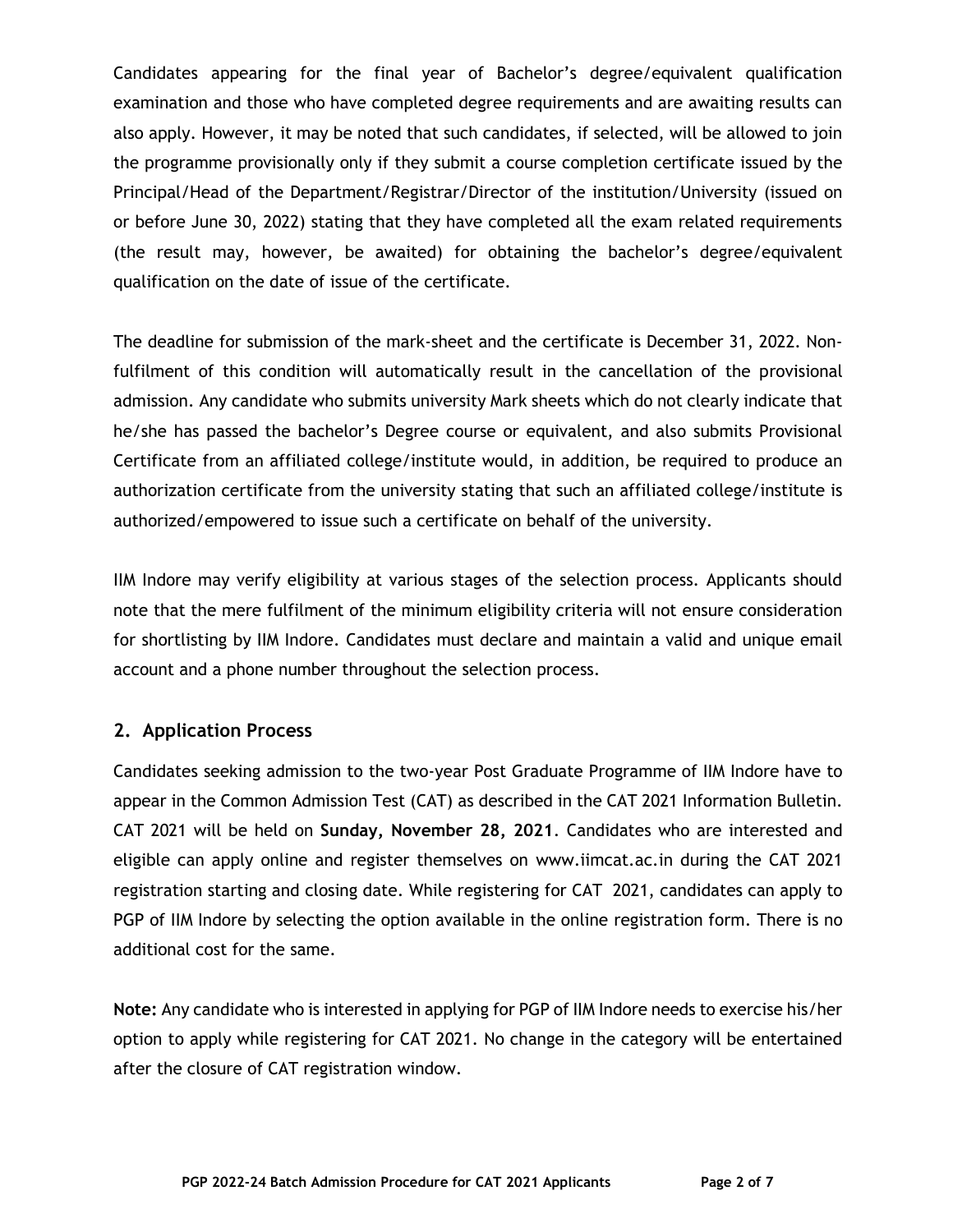## **3. Selection Process**

IIM Indore will adopt a three-stage selection process (I) Eligibility criteria (II) Shortlist for Written Ability Test (WAT) and Personal Interview (PI) (III) Final Selection. Selection criteria for each of the stages are given as under:

# **Stage-I: Eligibility Criteria**

All applicants who apply for the two-year PGP of IIM Indore must satisfy the eligibility criteria mentioned in CAT 2021 advertisement and also the minimum sectional percentile and overall percentile scores in CAT 2021 (as mentioned in Table-1). Only those applicants meeting the specified criteria will be considered for Stage-2 of selection process.

| Category   | Quantitative<br>Ability<br>(QA) | <b>Data Interpretation</b><br>and Logical<br><b>Reasoning (DILR)</b> | <b>Verbal Ability and</b><br><b>Reading Comprehension</b><br>(VARC) | Overall |
|------------|---------------------------------|----------------------------------------------------------------------|---------------------------------------------------------------------|---------|
| General    | 80.00                           | 80.00                                                                | 80.00                                                               | 90.00   |
| <b>EWS</b> | 80.00                           | 80.00                                                                | 80.00                                                               | 90.00   |
| NC-OBC     | 70.00                           | 70.00                                                                | 70.00                                                               | 80.00   |
| <b>SC</b>  | 55.00                           | 55.00                                                                | 55.00                                                               | 60.00   |
| <b>ST</b>  | 45.00                           | 45.00                                                                | 45.00                                                               | 50.00   |
| PwD        | 45.00                           | 45.00                                                                | 45.00                                                               | 50.00   |

**Table 1: CAT 2021 Sectional and Overall Percentile Cut-offs**

**Legend:** Economically Weaker Sections (EWS), Scheduled Castes (SC), Scheduled Tribes (ST), Non-creamy Other Backward Castes (NC-OBC), Persons with disabilities (PwD).

## **Stage-II: Shortlist for Written Ability Test (WAT) and Personal Interview (PI)**

Only those candidates satisfying the requirements mentioned in Stage-I will be considered for this stage of shortlisting for WAT and PI. Sufficient number of candidates for WAT and PI for each category (General, EWS, NC-OBC, SC, ST and PwD) will be shortlisted using the merit list generated based on Composite Score (CS) as mentioned in Table 2.

**Table 2: Computation of Composite Score (CS)**

| <b>Components</b>                    | Score                                                                                                                                                                                                                                                                                                                                                                                                                                                                                                                                                                                                                  |
|--------------------------------------|------------------------------------------------------------------------------------------------------------------------------------------------------------------------------------------------------------------------------------------------------------------------------------------------------------------------------------------------------------------------------------------------------------------------------------------------------------------------------------------------------------------------------------------------------------------------------------------------------------------------|
| 10 <sup>th</sup> Standard/ SSC Score | $[Zcandidate-Zmin] % \begin{minipage}[c]{0.5\linewidth} \centering \centerline{\includegraphics[width=0.5\linewidth]{pss-11000a.pdf}} \centerline{\includegraphics[width=0.5\linewidth]{pss-11000a.pdf}} \centerline{\includegraphics[width=0.5\linewidth]{pss-11000a.pdf}} \centerline{\includegraphics[width=0.5\linewidth]{pss-11000a.pdf}} \centerline{\includegraphics[width=0.5\linewidth]{pss-11000a.pdf}} \centerline{\includegraphics[width=0.5\linewidth]{pss-11000a.pdf}} \centerline{\includegraphics[width=0.5\linewidth]{pss-11000a.pdf}} \centerline{\includegraphics[width=0$<br>$34 *$<br>$Zmax-Zmin$ |
| 12 <sup>th</sup> Standard/ HSC Score | [Zcandidate-Zmin]<br>$40*$<br>$Zmax-Zmin$                                                                                                                                                                                                                                                                                                                                                                                                                                                                                                                                                                              |
| <b>CAT 2021 Overall Score</b>        | $20 * [$ Candidate's CAT overall Score<br>Highest CAT overall Score                                                                                                                                                                                                                                                                                                                                                                                                                                                                                                                                                    |
| Diversity Factor (DF)                | 6                                                                                                                                                                                                                                                                                                                                                                                                                                                                                                                                                                                                                      |
| <b>Composite Score</b>               | = Sum of the above Scores                                                                                                                                                                                                                                                                                                                                                                                                                                                                                                                                                                                              |

**Note:** Z candidate, Z min, Z max for 10th Standard/ SSC Score and 12th Standard/ HSC Score are computed using the normalisation process.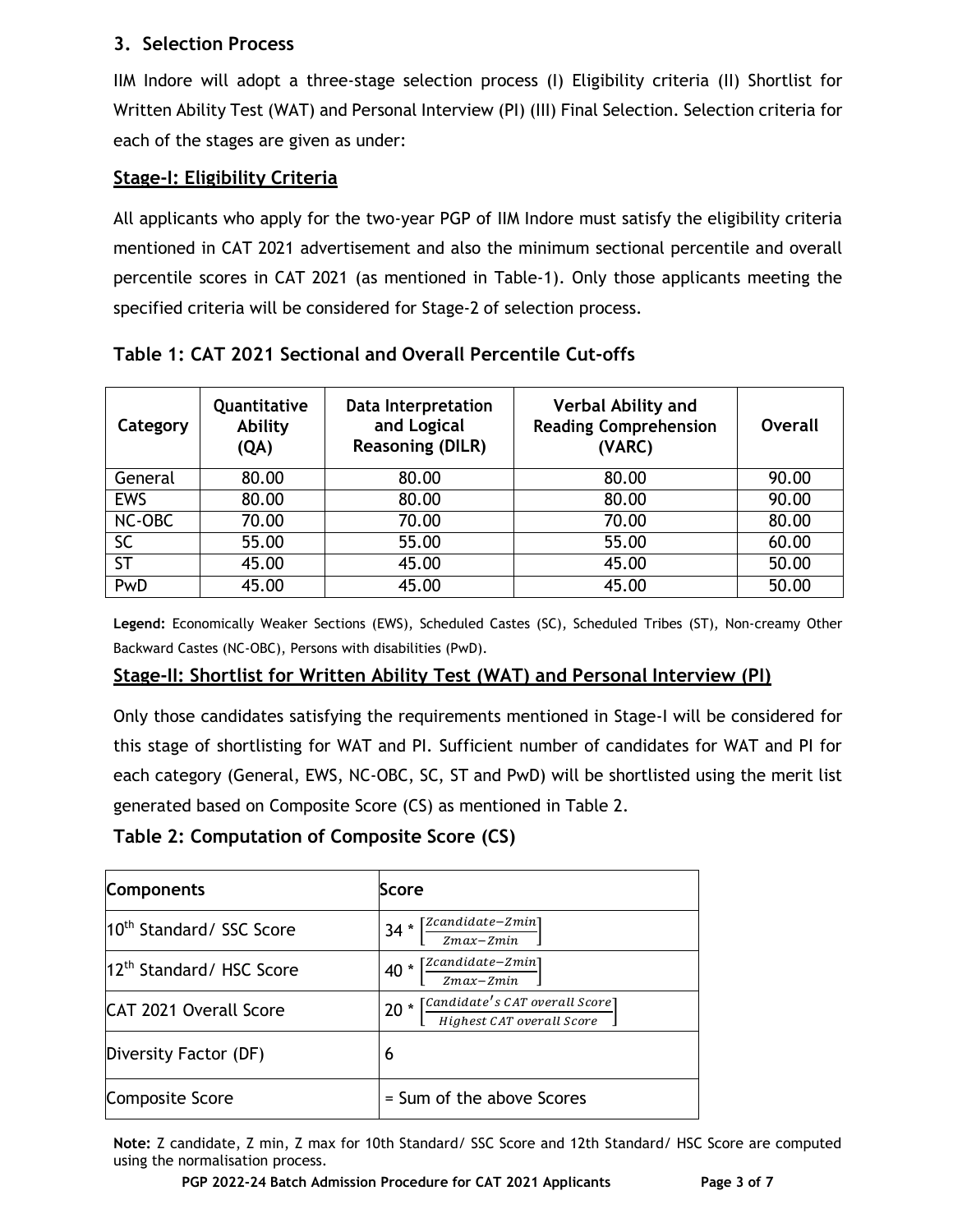Candidates short-listed for WAT and PI will be intimated in the month of January 2022. Individual regret letters will not be sent to applicants who are not shortlisted for WAT and PI. IIM Indore will conduct the admission interviews in online mode /offline (in Bangalore, Chennai, Delhi, Hyderabad, Indore, Kolkata and Mumbai) depending on the situation. However, IIM Indore reserves the right to change the centres at any time if the situation so warrants.

Candidates shortlisted for WAT and PI at Stage-II will have to attend both WAT and PI, failing which they will not be considered for the next stage of selection process i.e Stage-III. IIM Indore also expects a consistent and minimum performance in the different parameters of Personal Interview (PI), which will be decided by Admissions Committee. Candidates not meeting the minimum performance in any of PI parameters will not be considered for the next stage of selection process i.e. Stage-III.

## **Stage-III: Final Selection**

The candidates satisfying the requirements mentioned in Stage-II will only be considered for the final selection. Category wise merit list will be generated based on Final Composite Score (FCS) as mentioned in Table 3 and provisional admission offers will be made accordingly, adhering to the reservation norms.

| Table 3: Computation of Final Composite Score (FCS) |  |
|-----------------------------------------------------|--|
|                                                     |  |

| <b>Components</b>                    | <b>Score</b>                                                                                                                               |
|--------------------------------------|--------------------------------------------------------------------------------------------------------------------------------------------|
| 10 <sup>th</sup> Standard/ SSC Score | `Zcandidate–Zmin`<br>$10 *$<br>$Zmax-Zmin$                                                                                                 |
| 12 <sup>th</sup> Standard/ HSC Score | [Zcandidate–Zmin]<br>$10*$<br>$Zmax-Zmin$                                                                                                  |
| CAT 2021 Overall Score               | $\left \lceil \textit{Candidate}'s \ \textit{CAT} \ over all \ \textit{Score} \right \rceil$<br>$\star$<br>20<br>Highest CAT overall Score |
| WAT Score*                           | 'Zcandidate–Zmin <sup>-</sup><br>$20*$<br>$Zmax-Zmin$                                                                                      |
| PI Score                             | `Zcandidate–Zmin`<br>40 *<br>$Zmax-Zmin$                                                                                                   |
| <b>Final Composite Score</b>         | = Sum of the above Scores                                                                                                                  |

**Note:** Z candidate, Z min, Z max for each component are computed using the normsalisation process.

**\*WAT Score:** In the event of Personal Interviews being conducted online (owing to Covid-19 or any other reason), the Written Ability Test component will be removed, and the finalselection will be done based on the remaining components of the Final Composite Score Computation (i.e. Table 3).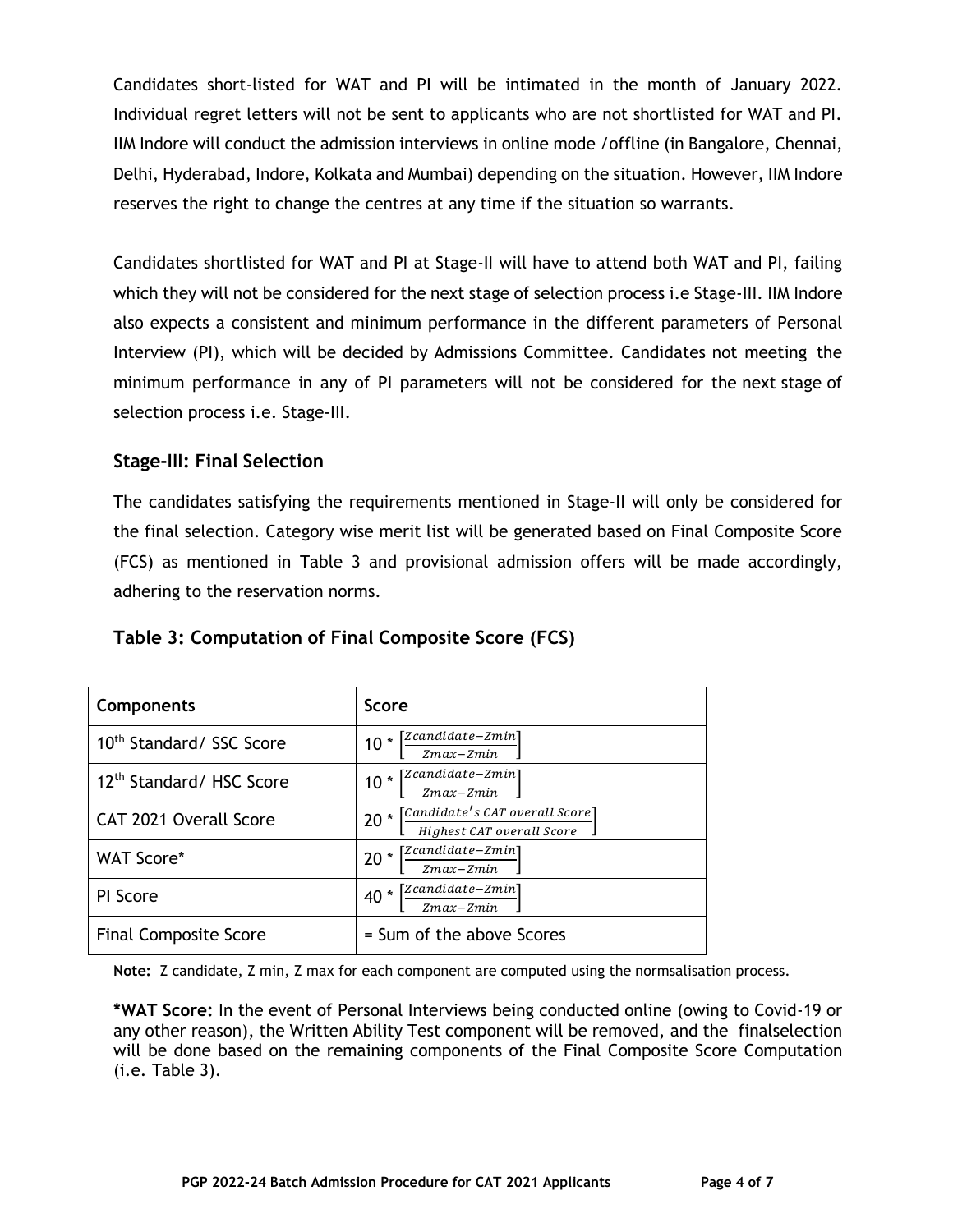### **4. Reservations**

As per Government of India requirement, 27% of the seats are reserved for Other Backward Classes candidates belonging to the "Non-Creamy" layer (NC-OBC), 15% for Scheduled Caste (SC), 7.5% for Scheduled Tribe (ST) candidates, up to 10% for Economically Weaker Sections (EWS) candidates and 5% for Persons with Benchmark Disabilities (PwD).

As defined in The Rights of Persons with Disabilities Act, 2016 (RPwD Act 2016), "person with benchmark disability" means a person with not less than forty percent (40%) of a specified disability where specified disability has not been defined in measurable terms and includes a person with disability where specified disability has been defined in measurable terms, as certified by the certifying authority. "Specified disability" means the disabilities as specified in the Schedule of the RPwD Act 2016.

The categories of disability are:

a) Blindness and low vision,

b) Deaf and hard of hearing,

c) locomotor disability including cerebral palsy, leprosy cured, dwarfism, acid attack victims and muscular dystrophy,

d) autism, intellectual disability, specific learning disability and mental illness,

e) multiple disabilities from amongst persons under clauses (a) to (d), and

f) other 'specified disabilities' mentioned in 'The Schedule' of the RPwD Act 2016.

For the purpose of being considered for reservations, the applicable Central Government list as on the last date of CAT registration shall be binding. **No subsequent changes will be effective for CAT 2021 and any subsequent selection process of IIM Indore.**

The candidates belonging to categories for which seats are reserved need to note and read carefully the eligibility requirements before applying. It should be noted that while it is the endeavor of IIM Indore that the candidates belonging to EWS/NC-OBC/SC/ST/PwD categories join the programme in proportions mandated by the law, they have to meet the eligibility criteria and a certain minimum level of performance to be considered for the admission process.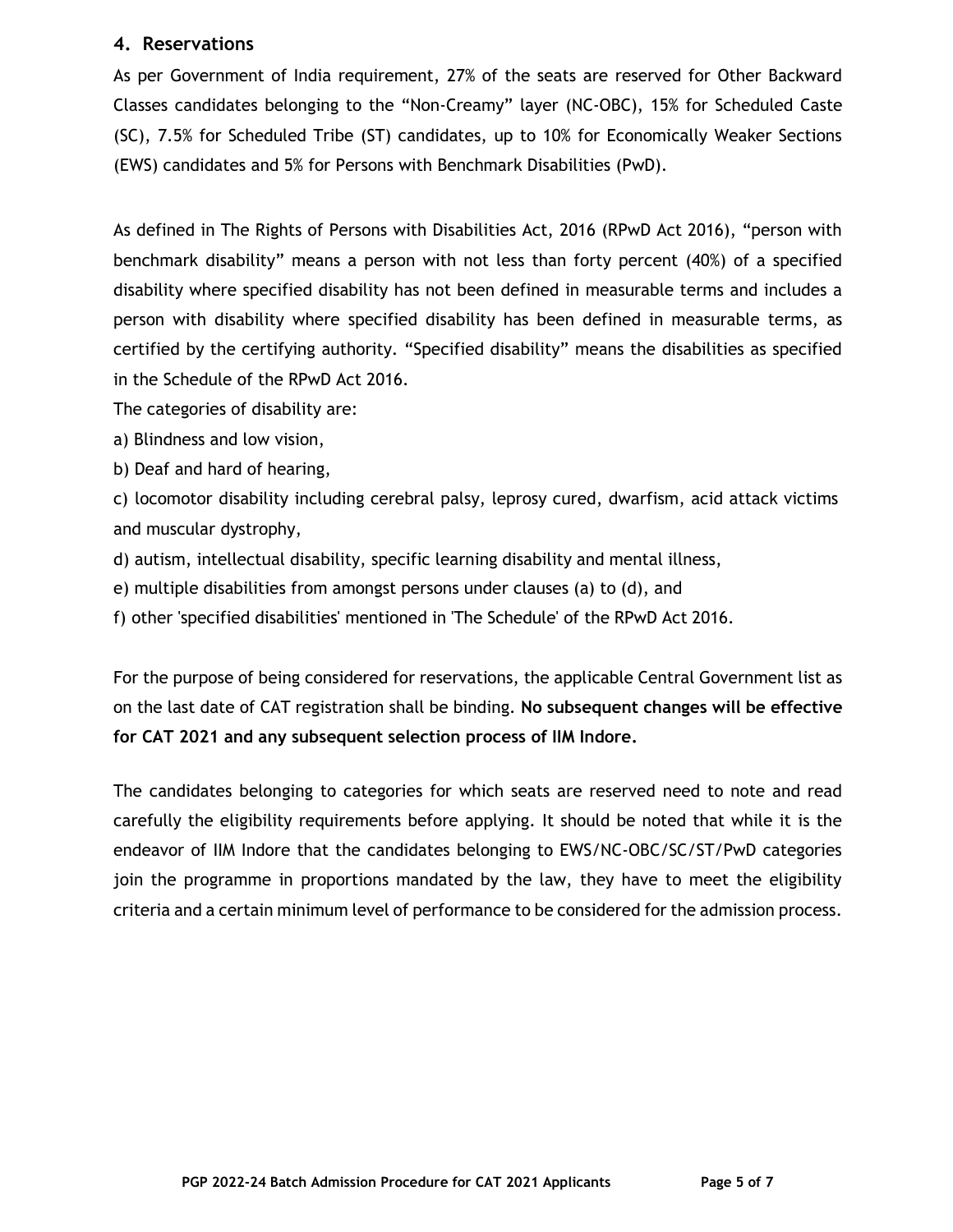### **5. Scholarships**

The Post Graduate Programme (PGP) Office of IIM Indore shall provide details on scholarships administered by IIM Indore to all candidates who are finally admitted.

### **Important Information**

- a. In case of grades/CGPA, the conversion to percentage of marks would be based on the procedure as certified by the respective Board/University/Institution. If any Board/University/Institution confirms that there is no scheme for converting CGPA into equivalent marks, the equivalence would be established by dividing the candidate's CGPA by the maximum possible CGPA, and multiplying the result with 100.
- b. The percentage of marks obtained in Class X and Class XII would be the aggregate marks of all subjects that appear in the marks sheet or grade sheet, irrespective of whether the Board considers them for calculation of percentage.
- c. Each IIM shortlists candidate for GD/WAT and PI based on their own criteria. Hence it is possible to observe variations in the lists of candidates shortlisted by different IIMs.
- d. All the candidates are advised to check their emails regularly and visit the IIM Indore's website for updates on admission related activities.
- e. Any misrepresentation or suppression of information by a candidate will lead toimmediate disqualification of the candidate from the admission process.
- f. IIM Indore reserves the right to change, modify or adopt any new admission process that it deems necessary and which best suits its purpose of identifying and admitting the most appropriate students to the Post Graduate Programme in Management (PGP).
- g. Candidates who indicate their interest for PGP of IIM Indore, while applying for CAT 2021 will also be considered for PGP-HRM of IIM Indore. Final selection will be as per the admission procedure for the respective programme.
- h. Document to be produced by International Baccalaureate (IB) board candidates, applying for IIM Indore: For candidates who have cleared their SSC/10th and HSC/12th standard from IB board are required to produce "The IB Diploma Indian Percentage Transcript" [click here.](https://www.iimidr.ac.in/wp-content/uploads/IB-Diploma-Indian-Percentage-Transcript.pdf)